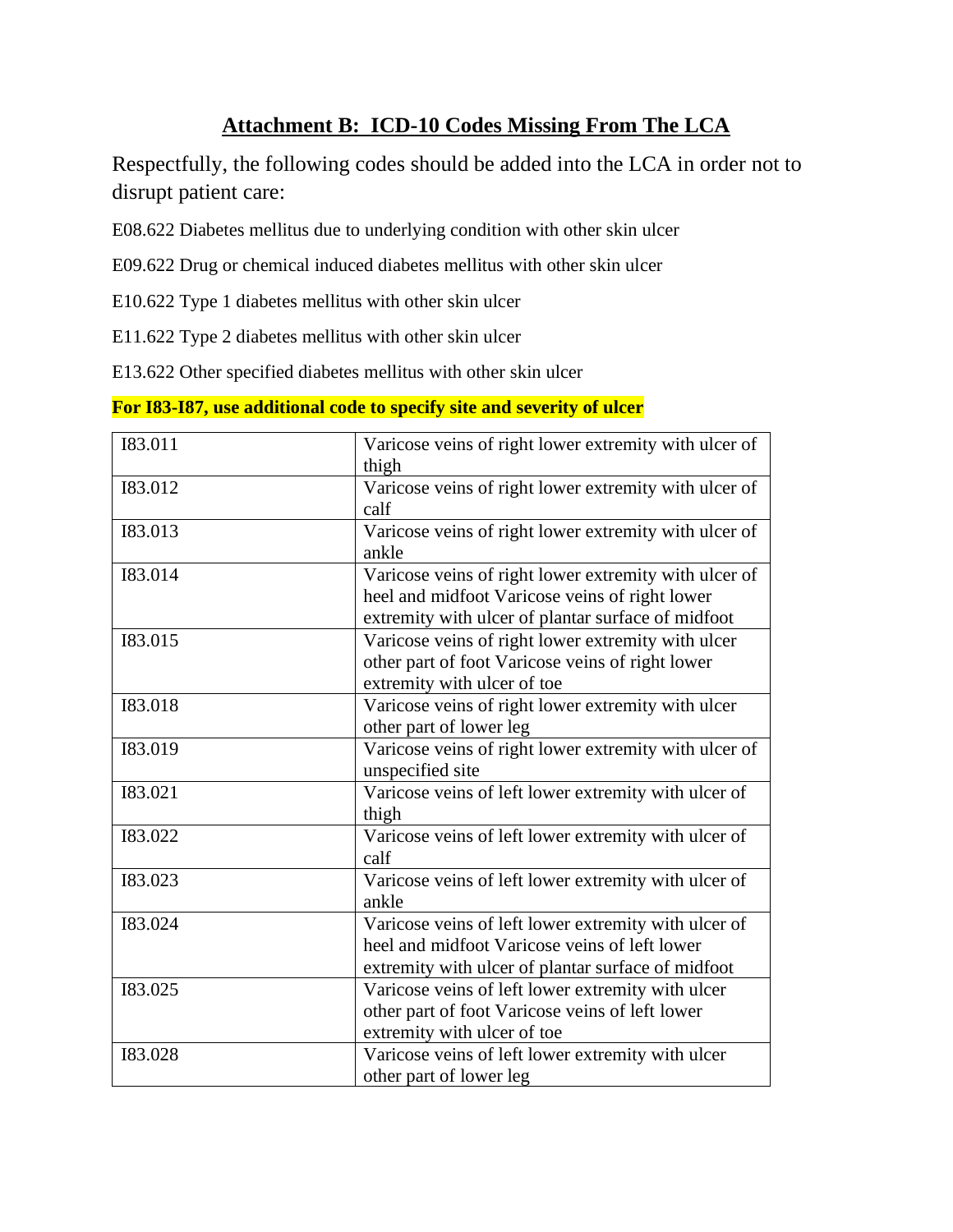| 183.029 | Varicose veins of left lower extremity with ulcer of  |
|---------|-------------------------------------------------------|
|         | unspecified site                                      |
| 183.211 | Varicose veins of right lower extremity with both     |
|         | ulcer of thigh and inflammation                       |
| 183.212 | Varicose veins of right lower extremity with both     |
|         | ulcer of calf and inflammation                        |
| 183.213 | Varicose veins of right lower extremity with both     |
|         | ulcer of ankle and inflammation                       |
| 183.214 | Varicose veins of right lower extremity with both     |
|         | ulcer of heel and midfoot and inflammation Varicose   |
|         | veins of right lower extremity with both ulcer of     |
|         | plantar surface of midfoot and inflammation2          |
| I83.215 | Varicose veins of right lower extremity with both     |
|         | ulcer other part of foot and inflammation Varicose    |
|         | veins of right lower extremity with both ulcer of toe |
|         | and inflammation                                      |
| 183.218 | Varicose veins of right lower extremity with both     |
|         | ulcer of other part of lower extremity and            |
|         | inflammation                                          |
| 183.219 | Varicose veins of right lower extremity with both     |
|         | ulcer of unspecified site and inflammation            |
| 183.221 | Varicose veins of left lower extremity with both      |
|         | ulcer of thigh and inflammation                       |
| 183.222 | Varicose veins of left lower extremity with both      |
|         | ulcer of calf and inflammation                        |
| 183.223 | Varicose veins of left lower extremity with both      |
|         | ulcer of ankle and inflammation                       |
| 183.224 | Varicose veins of left lower extremity with both      |
|         | ulcer of heel and midfoot and inflammation Varicose   |
|         | veins of left lower extremity with both ulcer of      |
|         | plantar surface of midfoot and inflammation           |
| 183.225 | Varicose veins of left lower extremity with both      |
|         | ulcer other part of foot and inflammation Varicose    |
|         | veins of left lower extremity with both ulcer of toe  |
|         | and inflammation                                      |
| 183.228 | Varicose veins of left lower extremity with both      |
|         | ulcer of other part of lower extremity and            |
|         | inflammation                                          |
| 183.229 | Varicose veins of left lower extremity with both      |
|         |                                                       |
|         | ulcer of unspecified site and inflammation            |
| I87.011 | Postthrombotic syndrome with ulcer of right lower     |
|         | extremity                                             |
| 187.012 | Postthrombotic syndrome with ulcer of left lower      |
|         | extremity                                             |
| I87.013 | Postthrombotic syndrome with ulcer of bilateral       |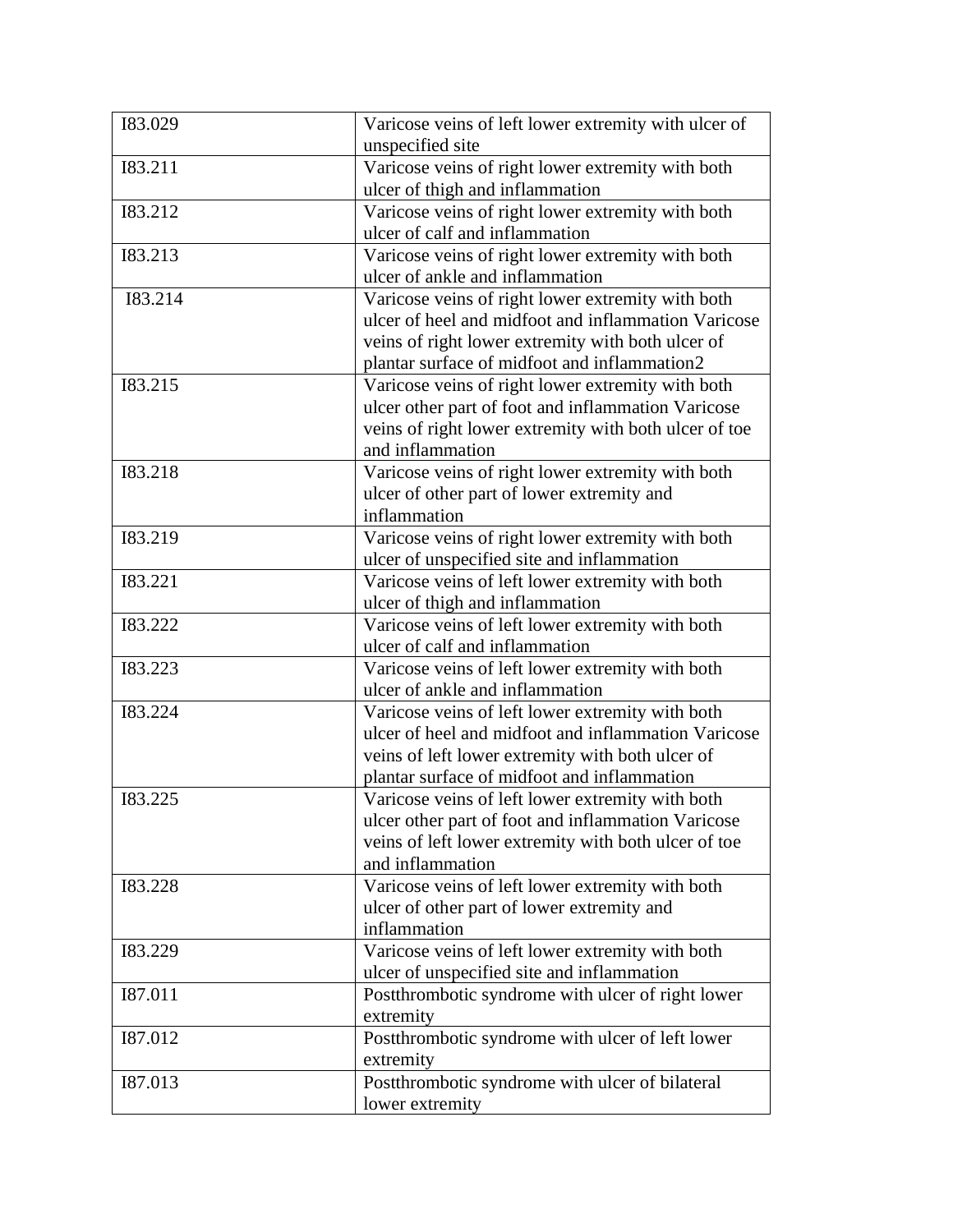| I87.019 | Postthrombotic syndrome with ulcer of unspecified   |
|---------|-----------------------------------------------------|
|         | lower extremity                                     |
| I87.031 | Postthrombotic syndrome with ulcer and              |
|         | inflammation of right lower extremity               |
| 187.032 | Postthrombotic syndrome with ulcer and              |
|         | inflammation of left lower extremity                |
| 187.033 | Postthrombotic syndrome with ulcer and              |
|         | inflammation of bilateral lower extremity           |
| 187.039 | Postthrombotic syndrome with ulcer and              |
|         | inflammation of unspecified lower extremity         |
| I87.311 | Chronic venous hypertension (idiopathic) with ulcer |
|         | of right lower extremity                            |

I87.319 Chronic venous hypertension (idiopathic) with ulcer of unspecified lower extremity

I87.339 Chronic venous hypertension (idiopathic) with ulcer and inflammation of unspecified lower extremity

L97.113 Non-pressure chronic ulcer of right thigh with necrosis of muscle

L97.114 Non-pressure chronic ulcer of right thigh with necrosis of bone

L97.115 Non-pressure chronic ulcer of right thigh with muscle involvement without evidence of necrosis

L97.116 Non-pressure chronic ulcer of right thigh with bone involvement without evidence of necrosis

L97.118 Non-pressure chronic ulcer of right thigh with other specified severity

L97.119 Non-pressure chronic ulcer of right thigh with unspecified severity

L97.123 Non-pressure chronic ulcer of left thigh with necrosis of muscle

L97.124 Non-pressure chronic ulcer of left thigh with necrosis of bone

L97.125 Non-pressure chronic ulcer of left thigh with muscle involvement without evidence of necrosis

L97.126 Non-pressure chronic ulcer of left thigh with bone involvement without evidence of necrosis

L97.128 Non-pressure chronic ulcer of left thigh with other specified severity

L97.129 Non-pressure chronic ulcer of left thigh with unspecified severity

L97.202 Non-pressure chronic ulcer of unspecified calf with fat layer exposed

L97.203 Non-pressure chronic ulcer of unspecified calf with necrosis of muscle

L97.204 Non-pressure chronic ulcer of unspecified calf with necrosis of bone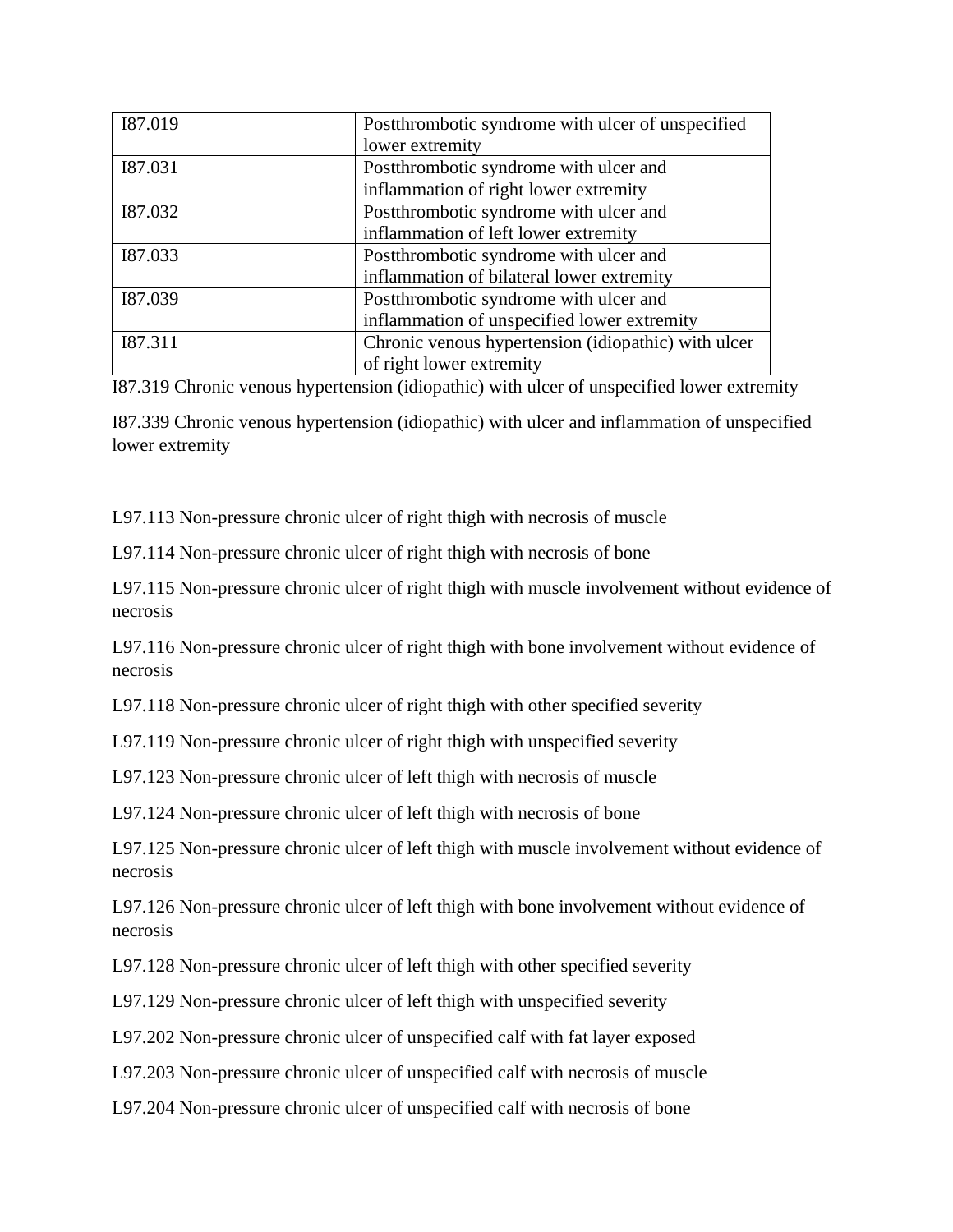L97.205 Non-pressure chronic ulcer of unspecified calf with muscle involvement without evidence of necrosis

L97.206 Non-pressure chronic ulcer of unspecified calf with bone involvement without evidence of necrosis

L97.208 Non-pressure chronic ulcer of unspecified calf with other specified severity

L97.209 Non-pressure chronic ulcer of unspecified calf with unspecified severity

L97.213 Non-pressure chronic ulcer of right calf with necrosis of muscle

L97.214 Non-pressure chronic ulcer of right calf with necrosis of bone

L97.215 Non-pressure chronic ulcer of right calf with muscle involvement without evidence of necrosis

L97.216 Non-pressure chronic ulcer of right calf with bone involvement without evidence of necrosis

L97.218 Non-pressure chronic ulcer of right calf with other specified severity

L97.219 Non-pressure chronic ulcer of right calf with unspecified severity

L97.223 Non-pressure chronic ulcer of left calf with necrosis of muscle

L97.224 Non-pressure chronic ulcer of left calf with necrosis of bone

L97.225 Non-pressure chronic ulcer of left calf with muscle involvement without evidence of necrosis

L97.226 Non-pressure chronic ulcer of left calf with bone involvement without evidence of necrosis

L97.228 Non-pressure chronic ulcer of left calf with other specified severity

L97.229 Non-pressure chronic ulcer of left calf with unspecified severity

L97.313 Non-pressure chronic ulcer of right ankle with necrosis of muscle

L97.314 Non-pressure chronic ulcer of right ankle with necrosis of bone

L97.315 Non-pressure chronic ulcer of right ankle with muscle involvement without evidence of necrosis

L97.316 Non-pressure chronic ulcer of right ankle with bone involvement without evidence of necrosis

L97.318 Non-pressure chronic ulcer of right ankle with other specified severity

L97.319 Non-pressure chronic ulcer of right ankle with unspecified severity

L97.323 Non-pressure chronic ulcer of left ankle with necrosis of muscle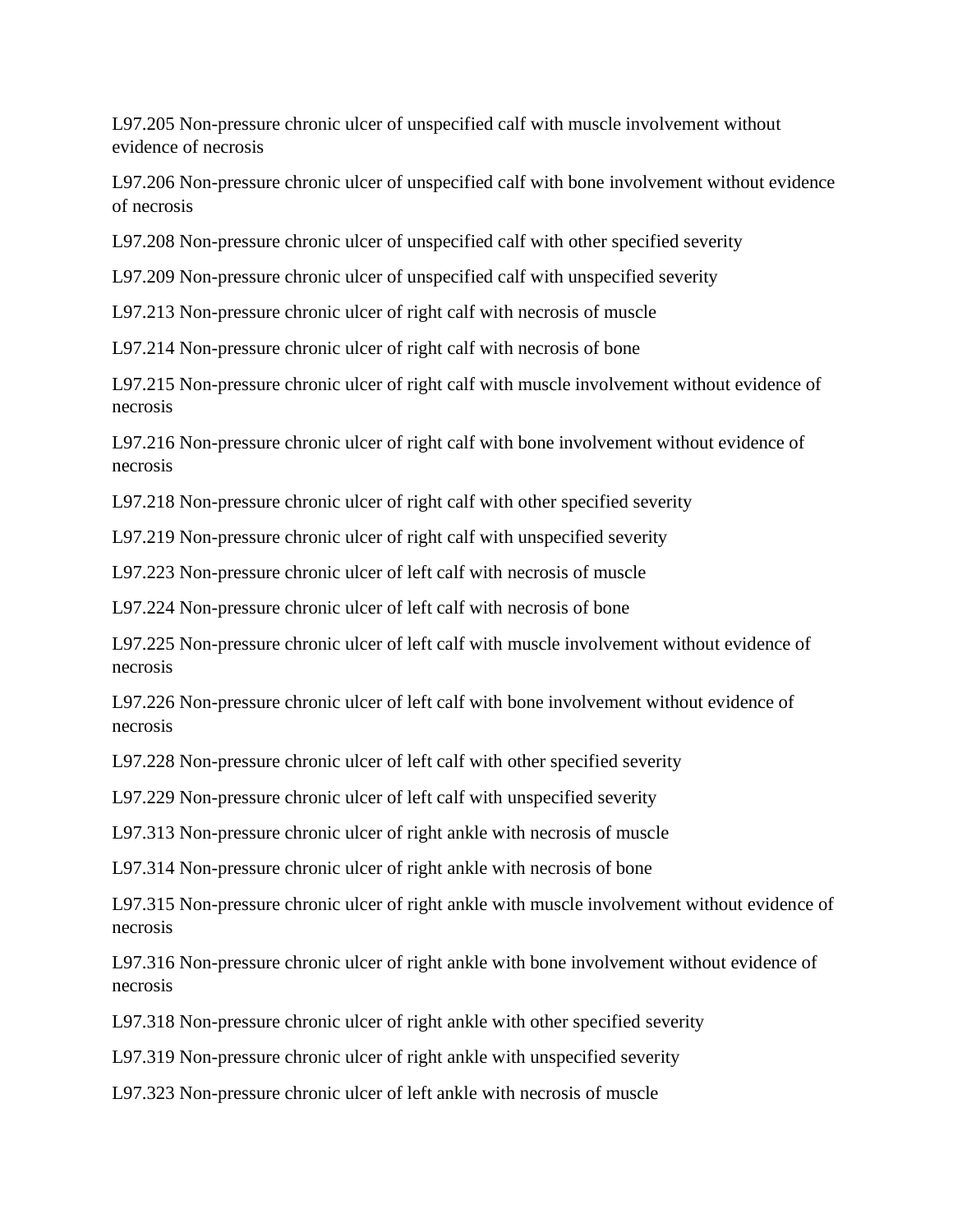L97.324 Non-pressure chronic ulcer of left ankle with necrosis of bone

L97.325 Non-pressure chronic ulcer of left ankle with muscle involvement without evidence of necrosis

L97.326 Non-pressure chronic ulcer of left ankle with bone involvement without evidence of necrosis

L97.328 Non-pressure chronic ulcer of left ankle with other specified severity

L97.329 Non-pressure chronic ulcer of left ankle with unspecified severity

L97.413 Non-pressure chronic ulcer of right heel and midfoot with necrosis of muscle

L97.414 Non-pressure chronic ulcer of right heel and midfoot with necrosis of bone

L97.415 Non-pressure chronic ulcer of right heel and midfoot with muscle involvement without evidence of necrosis

L97.416 Non-pressure chronic ulcer of right heel and midfoot with bone involvement without evidence of necrosis

L97.418 Non-pressure chronic ulcer of right heel and midfoot with other specified severity

L97.419 Non-pressure chronic ulcer of right heel and midfoot with unspecified severity

L97.423 Non-pressure chronic ulcer of left heel and midfoot with necrosis of muscle

L97.424 Non-pressure chronic ulcer of left heel and midfoot with necrosis of bone

L97.425 Non-pressure chronic ulcer of left heel and midfoot with muscle involvement without evidence of necrosis

L97.426 Non-pressure chronic ulcer of left heel and midfoot with bone involvement without evidence of necrosis

L97.428 Non-pressure chronic ulcer of left heel and midfoot with other specified severity

L97.429 Non-pressure chronic ulcer of left heel and midfoot with unspecified severity

L97.512 Non-pressure chronic ulcer of other part of right foot with fat layer exposed

L97.513 Non-pressure chronic ulcer of other part of right foot with necrosis of muscle

L97.514 Non-pressure chronic ulcer of other part of right foot with necrosis of bone

L97.515 Non-pressure chronic ulcer of other part of right foot with muscle involvement without evidence of necrosis

L97.516 Non-pressure chronic ulcer of other part of right foot with bone involvement without evidence of necrosis

L97.518 Non-pressure chronic ulcer of other part of right foot with other specified severity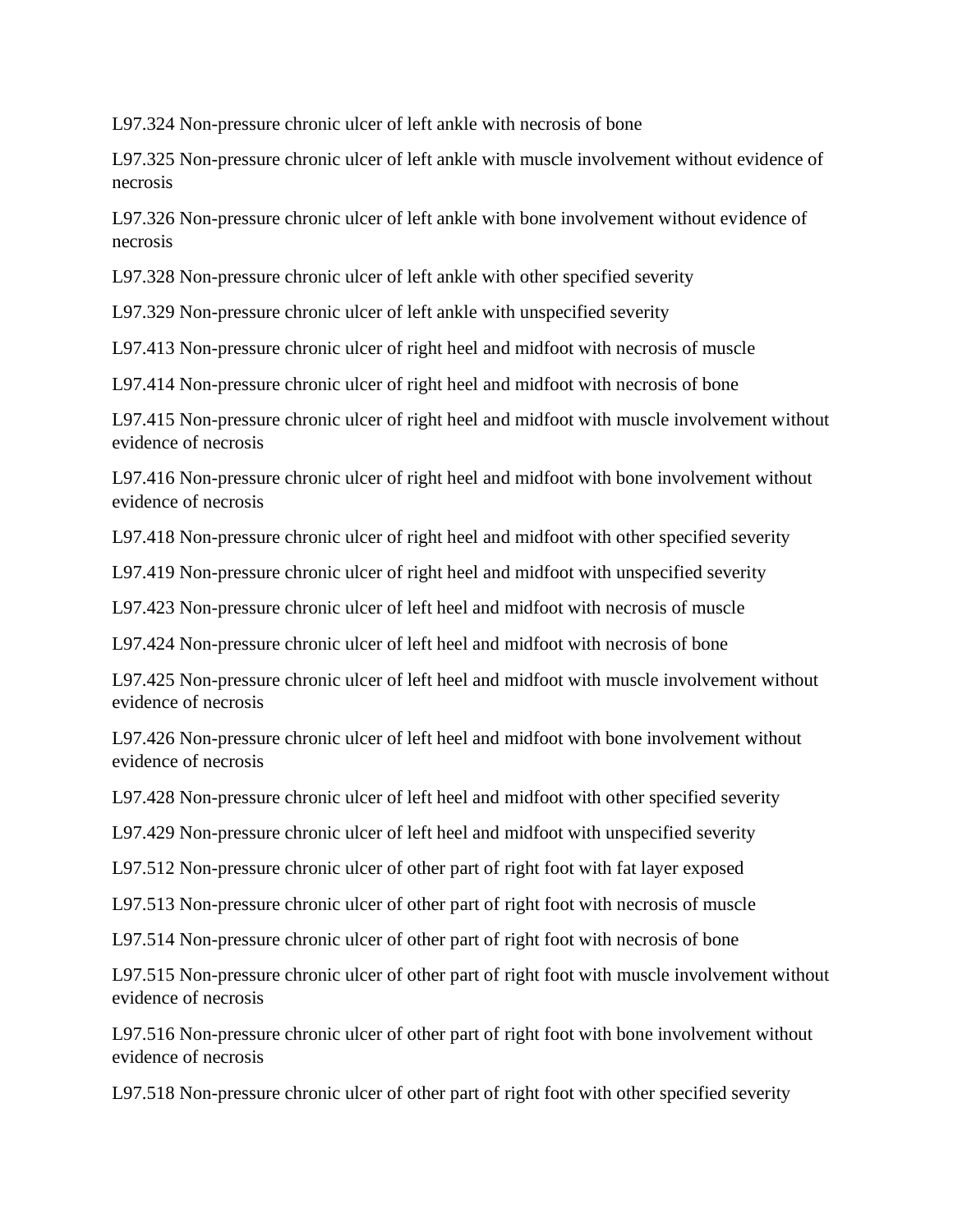L97.519 Non-pressure chronic ulcer of other part of right foot with unspecified severity

L97.522 Non-pressure chronic ulcer of other part of left foot with fat layer exposed

L97.523 Non-pressure chronic ulcer of other part of left foot with necrosis of muscle

L97.524 Non-pressure chronic ulcer of other part of left foot with necrosis of bone

L97.525 Non-pressure chronic ulcer of other part of left foot with muscle involvement without evidence of necrosis

L97.526 Non-pressure chronic ulcer of other part of left foot with bone involvement without evidence of necrosis

L97.528 Non-pressure chronic ulcer of other part of left foot with other specified severity

L97.529 Non-pressure chronic ulcer of other part of left foot with unspecified severity

L97.813 Non-pressure chronic ulcer of other part of right lower leg with necrosis of muscle

L97.814 Non-pressure chronic ulcer of other part of right lower leg with necrosis of bone

L97.815 Non-pressure chronic ulcer of other part of right lower leg with muscle involvement without evidence of necrosis

L97.816 Non-pressure chronic ulcer of other part of right lower leg with bone involvement without evidence of necrosis

L97.818 Non-pressure chronic ulcer of other part of right lower leg with other specified severity

L97.819 Non-pressure chronic ulcer of other part of right lower leg with unspecified severity

L97.823 Non-pressure chronic ulcer of other part of left lower leg with necrosis of muscle

L97.824 Non-pressure chronic ulcer of other part of left lower leg with necrosis of bone

L97.825 Non-pressure chronic ulcer of other part of left lower leg with muscle involvement without evidence of necrosis

L97.826 Non-pressure chronic ulcer of other part of left lower leg with bone involvement without evidence of necrosis

L97.828 Non-pressure chronic ulcer of other part of left lower leg with other specified severity

L97.829 Non-pressure chronic ulcer of other part of left lower leg with unspecified severity

L97.912 Non-pressure chronic ulcer of unspecified part of right lower leg with fat layer exposed

L97.913 Non-pressure chronic ulcer of unspecified part of right lower leg with necrosis of muscle

L97.914 Non-pressure chronic ulcer of unspecified part of right lower leg with necrosis of bone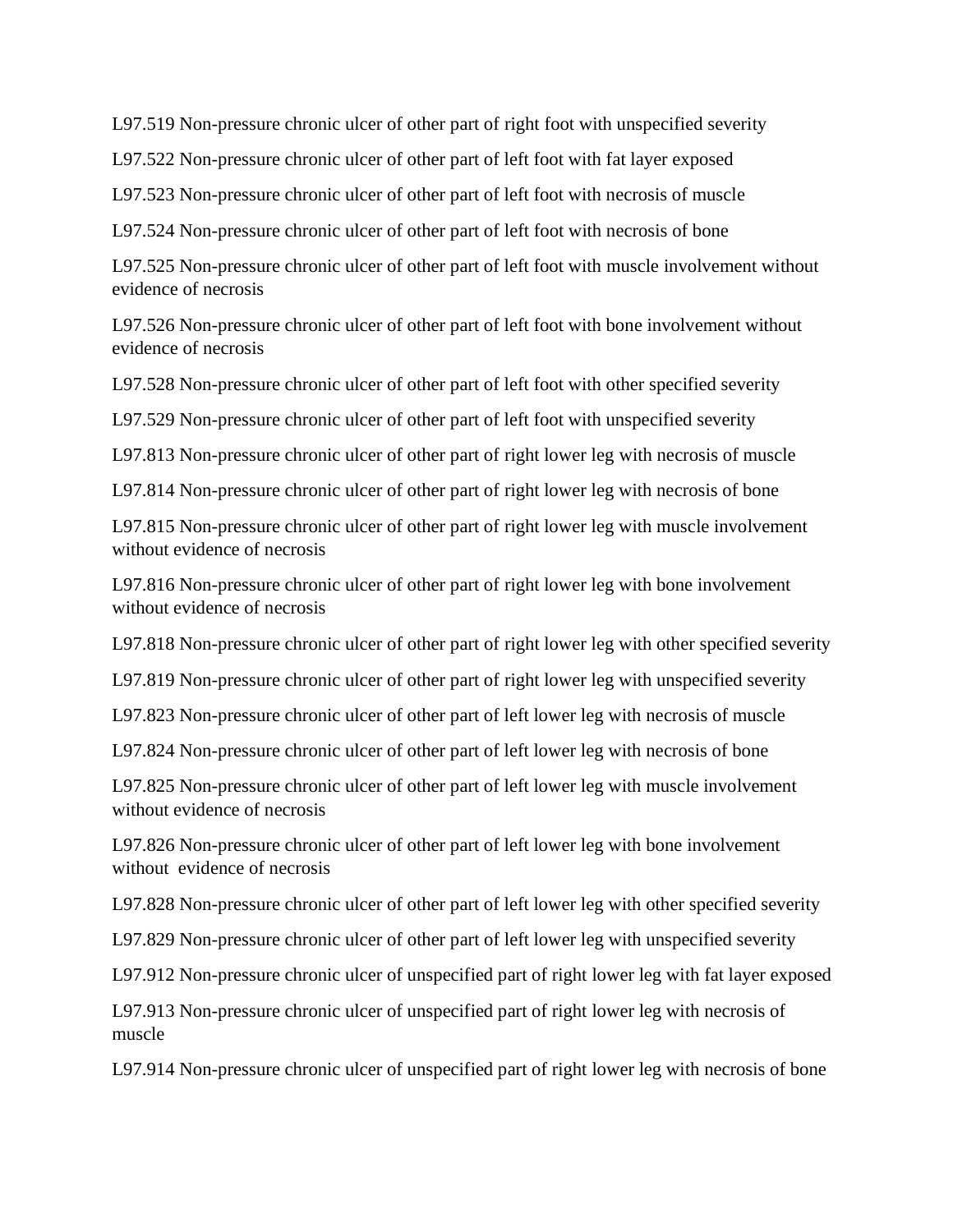L97.915 Non-pressure chronic ulcer of unspecified part of right lower leg with muscle involvement without evidence of necrosis

L97.916 Non-pressure chronic ulcer of unspecified part of right lower leg with bone involvement without evidence of necrosis

L97.918 Non-pressure chronic ulcer of unspecified part of right lower leg with other specified severity

L97.919 Non-pressure chronic ulcer of unspecified part of right lower leg with unspecified severity

L97.922 Non-pressure chronic ulcer of unspecified part of left lower leg with fat layer exposed

L97.923 Non-pressure chronic ulcer of unspecified part of left lower leg with necrosis of muscle

L97.924 Non-pressure chronic ulcer of unspecified part of left lower leg with necrosis of bone

L97.925 Non-pressure chronic ulcer of unspecified part of left lower leg with muscle involvement without evidence of necrosis

L97.926 Non-pressure chronic ulcer of unspecified part of left lower leg with bone involvement without evidence of necrosis

L97.928 Non-pressure chronic ulcer of unspecified part of left lower leg with other specified severity

L97.929 Non-pressure chronic ulcer of unspecified part of left lower leg with unspecified severity

| E08.621*   | Diabetes mellitus due to underlying condition with foot ulcer                                        |
|------------|------------------------------------------------------------------------------------------------------|
| E09.621*   | Drug or chemical induced diabetes mellitus with foot ulcer                                           |
| $E10.621*$ | Type 1 diabetes mellitus with foot ulcer                                                             |
| E11.621*   | Type 2 diabetes mellitus with foot ulcer                                                             |
| E13.621*   | Other specified diabetes mellitus with foot ulcer                                                    |
| 187.311*   | Chronic venous hypertension (idiopathic) with ulcer of right lower extremity                         |
| 187.312*   | Chronic venous hypertension (idiopathic) with ulcer of left lower extremity                          |
| 187.313*   | Chronic venous hypertension (idiopathic) with ulcer of bilateral lower extremity                     |
| 187.331*   | Chronic venous hypertension (idiopathic) with ulcer and inflammation of right lower<br>extremity     |
| 187.332*   | Chronic venous hypertension (idiopathic) with ulcer and inflammation of left lower<br>extremity      |
| 187.333*   | Chronic venous hypertension (idiopathic) with ulcer and inflammation of bilateral lower<br>extremity |
| L97.112    | Non-pressure chronic ulcer of right thigh with fat layer exposed                                     |
| L97.122    | Non-pressure chronic ulcer of left thigh with fat layer exposed                                      |

## **Novitas AND FCSO Original List Should Remain and Includes:**